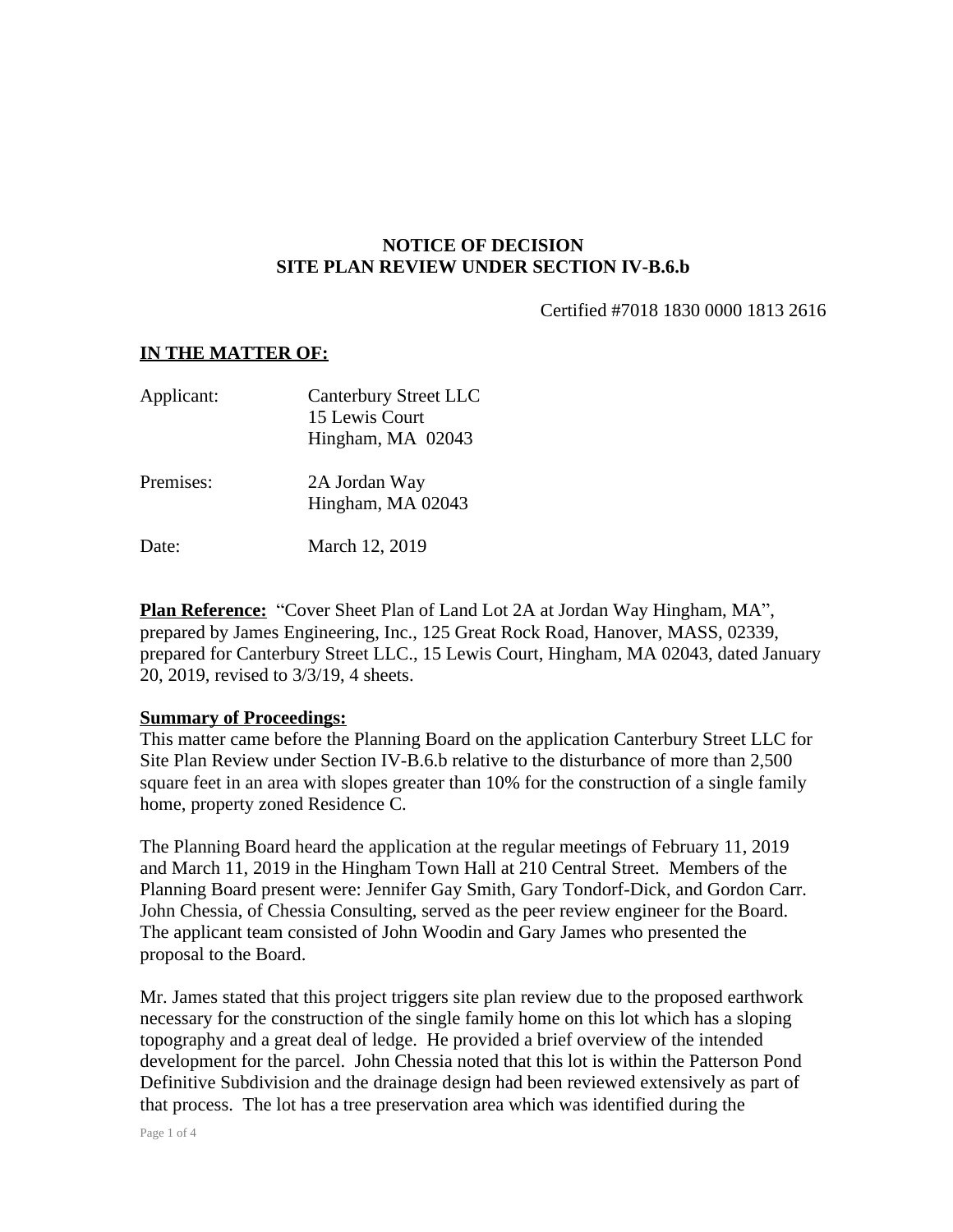subdivision process and the Board reminded the applicant that the tree preservation areas are required to be delineated with boulders spaced 25' on center. The Board reviewed the overall proposal with a focus on grading, drainage and site alteration and asked questions of the applicant. The Board discussed the fact that many trees in the tree preservation area were either removed as required by the town or lost during the winter storms and as a result the anticipated screening was greatly diminished. The Board asked the applicant if they would be able to plant additional trees within the tree preservation area to help offset the loss of mature vegetation. The applicant indicated they were willing to plant trees if there was sufficient soil to establish the growth. Ultimately it was agreed upon that the applicant would enlarge a terraced effect by shifting the masonry wall to the north and thus provide an opportunity for planting trees. Board members then reviewed the project in accordance with the Site Plan Review Criteria contained in Section I-I (6) as follows:

*a. protection of abutting properties against detrimental uses by provision for surface water drainage, fire hydrant locations, sound and site buffers, and preservation of views, light and air, and protection of abutting properties from negative impacts from artificial outdoor site lighting;*

The Board found that to ensure the limits of clearing correspond to the approved plans, erosion controls and orange construction fence to delineate the limits of clearing should be installed prior to the start of blasting or other work on this lot. The Board also found that given the lack of screening due to the loss of trees in the tree preservation areas the outdoor lighting will be highly visible.

*b. convenience and safety of vehicular and pedestrian movement within the site and on adjacent streets; the location of driveway openings in relation to traffic or to adjacent streets, taking account of grades, sight distances and distances between such driveway entrances, exits and the nearest existing street or highway intersections; sufficiency of access for service, utility and emergency vehicles;*

The Board found that this was not applicable.

*c. adequacy of the arrangement of parking, loading spaces and traffic patterns in relation to the proposed uses of the premises; compliance with the off-street parking requirements of this By-Law;*

The Board found that this was not applicable.

*d. adequacy of open space and setbacks, including adequacy of landscaping of such areas;*

The Board found that several trees in the tree preservation area were lost in the storm this season or removed at the direction of the DPW. The Board also found that the site is required to have boulders installed to delineate the tree preservation area in accordance with the definitive subdivision approval.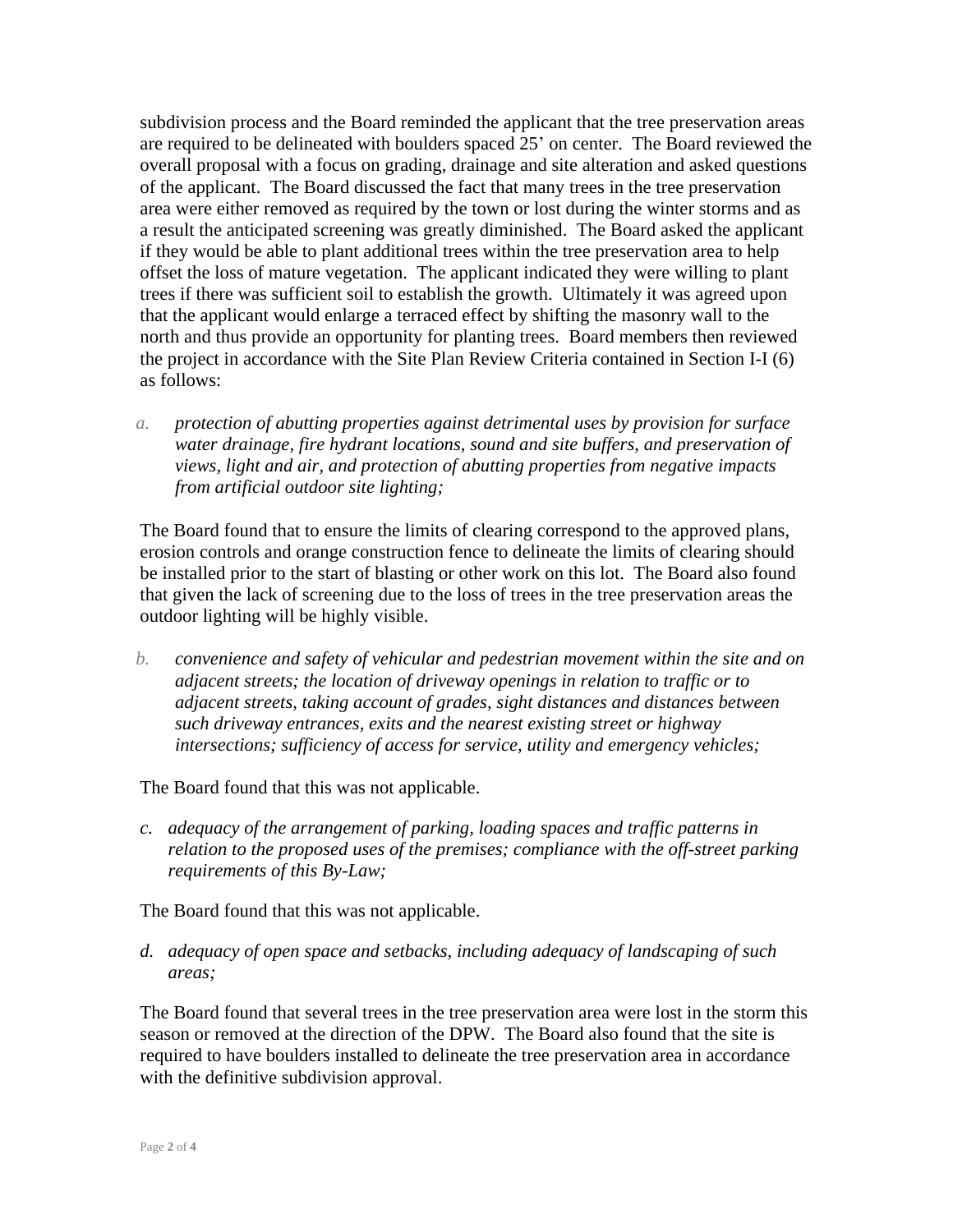e. *adequacy of the methods of disposal of refuse and other wastes resulting from the uses permitted on the site;*

The Board found that this was not applicable.

*f. prevention or mitigation of adverse impacts on the Town's resources, including, without limitation, water supply, wastewater facilities, energy and public works and public safety resources;*

The Board found that this was not applicable.

*g. assurance of positive stormwater drainage and snow-melt run-off from buildings, driveways and from all parking and loading areas on the site, and prevention of erosion, sedimentation and stormwater pollution and management problems through site design and erosion controls in accordance with the most current versions of the Massachusetts Department of Environmental Protection's Stormwater Management Policy and Standards, and Massachusetts Erosion and Sediment Control Guidelines.*

The Board found that the there is a slight increase in runoff due to the slightly greater amount of impervious surfaces but it is within the parameters of the subdivision approval. The maintenance requirements for this system including access manholes should be in the O&M plan for the subdivision. The Illicit Discharge Certification Statement has not been provided yet. The storm water system outlet is shown extending into the tree preservation area which is not a desirable condition. The foundation drain is not shown on the plan.

*h. protection of natural and historic features including minimizing: the volume of cut and fill, the number of removed trees of 6 inches caliper or larger, the removal of stone walls, and the obstruction of scenic views from publicly accessible locations;*

The Board found that this is not applicable.

*i. minimizing unreasonable departure from the character and scale of buildings in the vicinity or as previously existing on or approved for the site.*

The Board found that this is not applicable.

## **DECISION AND VOTE:**

It was Moved, Seconded and SO VOTED to APPROVE the Site Plan Review application for Lot 2A Jordan Way as presented at the hearings and as shown on the plans titled "Cover Sheet Plan of Land Lot 2A at Jordan Way Hingham, MA", prepared by James Engineering, Inc., 125 Great Rock Road, Hanover, MASS, 02339, prepared for Canterbury Street LLC., 15 Lewis Court, Hingham, MA 02043, dated January 20, 2019, revised to 3/3/19, 4 sheets, based on the findings and subject to the following conditions:

1. Orange construction fence shall be installed to delineate the limits of clearing prior to the start of work or blasting, and, erosion controls must be in place.